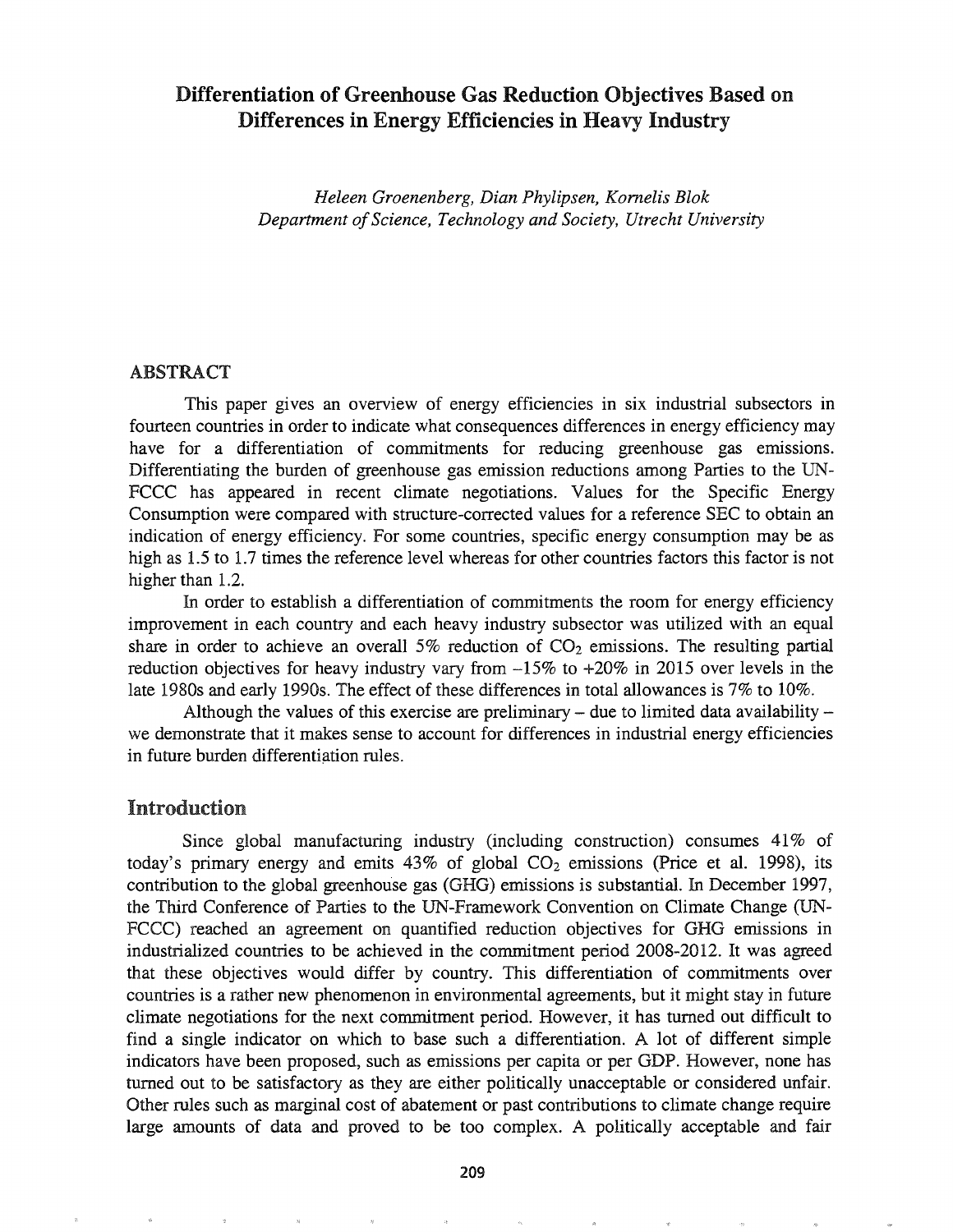differentiation of commitments would take into account reasonable economic growth rates, the structure of the economy and the potential for reducing specific GHG emission (e.g. by improvement of energy efficiency or the input of renewable energy). It then seems reasonable to take into account differences in industrial energy efficiencies. The inclusion of such national circumstance would be a typical example of the application of the polluter pays principle that has been laid down in article 3.1 of the UN-FCCC.

### *Background*

In the negotiations preceding the Third Conference of the Parties to the UN-FCCC, European member states had to reach an agreement on a common European negotiating position. In this process, one of the inputs consisted of the results of the Triptych approach that was developed by Phylipsen et al. (1998d; 1998a). The Triptych approach aims to assess a fair differentiation of commitments taking into account national circumstances. It divides a nation's economy into three sectors: power generation, the domestically-oriented sectors (including households, transport, agriculture and light industry) and heavy industry. For each of the sectors specific guidelines were constructed to calculate partial allowances for the sector. Subsequently the partial allowances were added to get the national allowances. For the sector 'heavy industry' the allowance was based on a production growth factor and an efficiency improvement factor. Two different production growth factors were applied for the richer member states and the so-called Cohesion Fund countries (Greece, Ireland, Portugal and Spain), whereas unifonn efficiency improvement rates were assumed for all member states and all industrial subsectors. Although the outcome of the calculations was satisfactory and of great use to European negotiators (Council Conclusions 1997), one drawback of the approach is that it does not take into account existing differences in energy efficiency. These differences can be substantial (Worrell et al. 1994) and industrial  $CO<sub>2</sub>$  reduction potentials vary accordingly. Therefore, it is necessary to refine the part of the Triptych approach covering heavy industry. Further, an extension to non-ED countries increases the usefulness of such sector approaches as tool in future global climate negotiations.

#### *Past research*

Previous work on differences in industrial energy efficiency must be considered when indicating the consequences of these differences for a fair differentiation of commitments. Much research has been carried out over the past few years with respect to industrial energy efficiencies (e.g. De Beer 1998; Farla et al. 1997; Phylipsen et al. 1998b; Phylipsen et al. 1995; Worrell et al. 1997; Worrell et al. 1995). These studies all focus on energy efficiency comparisons using indicators on a physical basis and take into account relevant international structural differences within subsectors i.e. product and/or process mix. Recently, the *Handbook on international comparisons of energy efficiency in the manufacturing industry* was published (Phylipsen et al. 1998c) The guidelines in this handbook were described previously in Phylipsen et al. (1997).

## *Aim and scope*

This study aims to give a brief overview of efficiencies in various industrial subsectors in order to indicate consequences for a fair differentiation of  $CO<sub>2</sub>$  emission reductions for the year 2015, which is the middle of the next commitment period. We assume that current energy efficiency levels fairly indicate where  $CO<sub>2</sub>$  emission reductions are most easily attainable. Although the goal of a firm is rarely to minimize carbon emissions, firms are obvious parties to contribute to the global effort of climate change mitigation. Allowances may be agreed at the national level, but the reduction of carbon emissions will have to be realized by internal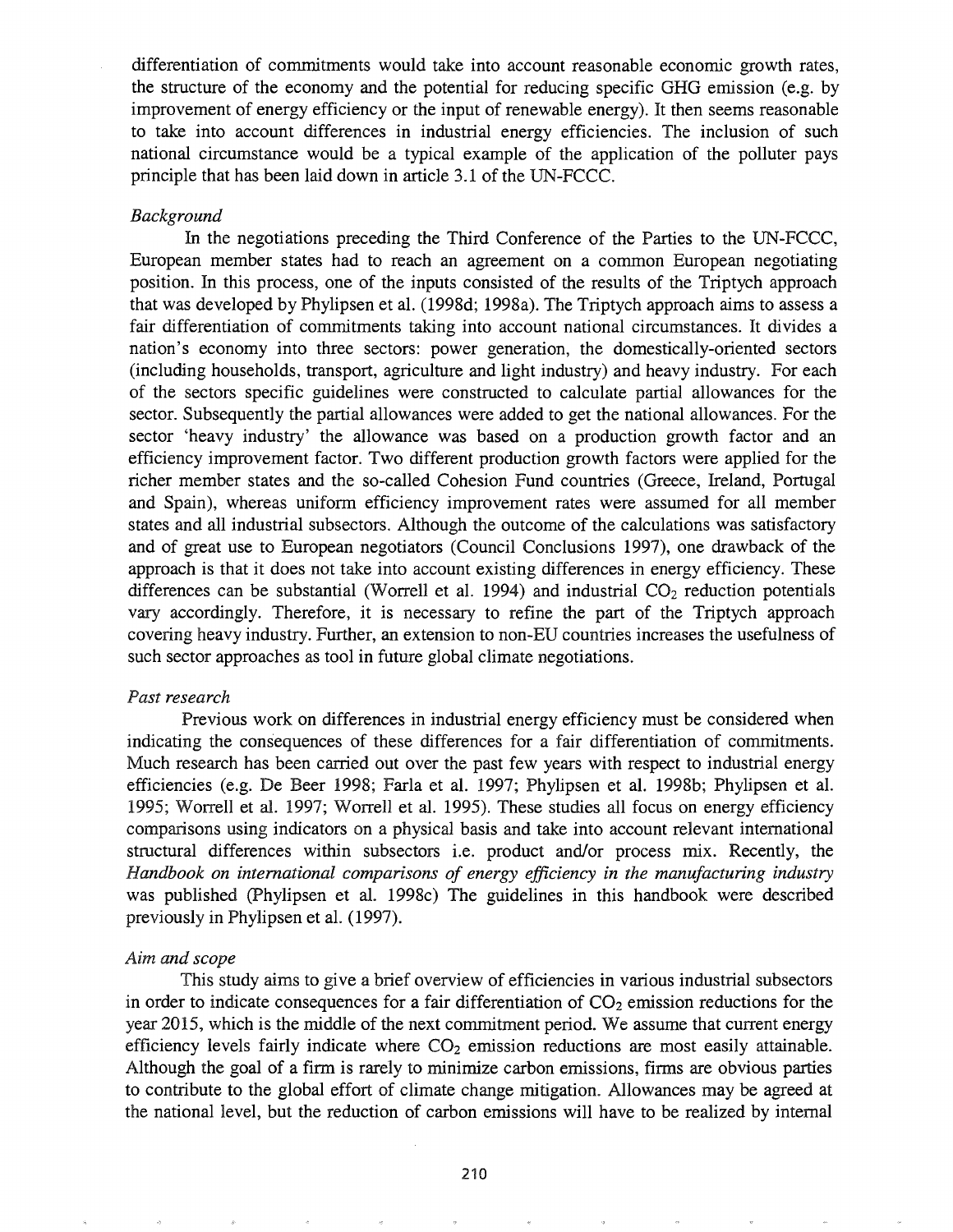sectors of a country's economy. For highly inefficient industries a reduction will be more feasible than for more efficient industries, as the marginal cost of abatement goes up with the quantity of emissions reduced. This makes industrial energy efficiency one of the national circumstances relevant for a fair differentiation of commitments.

Factors such as the age of the facility, cost of upgrading or retrofitting or the availability and cost of alternative fuels have been left aside in this study. Incorporating these would be practically impossible. Moreover, flexible mechanisms such as joint implementation and emissions trading are strong tools to correct for differences in the cost of carbon emission reduction. The main point is that physical carbon intensity constitutes a solid base for the burden differentiation to depart from, as the physical feasibility of emission reductions is a prerequisite for the mitigation of climate change.

Furthermore, it must be emphasized here that the differentiation of commitments that results from this study only illustrates current differences in industrial energy efficiency. It covers (partial) allowances for heavy industry only and does not comprise the power generation branch and the domestic sector.

The industrial subsectors included in this study are iron and steel, primary aluminium, the petrochemical industry, ammonia, pulp and paper and the cement industry. According to the World Energy Council (1995) the iron and steel industry consumed 14% of 1990 global industrial energy, the petrochemical industry accounted for 9%, the pulp and paper industry uses 4% and the cement industry 5%. For the primary aluminium and the ammonia industry no global figure was available, but within the European Union these subsectors consume 2% and 3% of industrial energy respectively (Worrell 1994). Important energy-intensive subsectors that have been omitted due to lack of data include the petroleum refining industry (3% within the ED) and to a lesser extent the chlorine industry (0.6%).

The countries included here are Belgium, Brazil, Finland, France, Gennany, Ireland, Japan, the Netherlands, Norway, Poland, Portugal, South Korea, the United Kingdom and the United States. These countries had at least 20% of their energy use in heavy industry covered by a varying number of industrial subsectors for which data on production and energy consumption were available for at least two subsectors of heavy industry. We define heavy industry as comprising the chemical industry, iron and steel, the non-ferrous industry, nonmetallic minerals (building materials) and the pulp and paper industry.

## *Structure of the paper*

This paper is divided in two main parts. In the first energy efficiencies in the six subsectors are discussed. This section includes definitions of activity, efficiency and structure, energy consumption and the reference level of the specific energy consumption. It gives a brief description of the industrial processes included, an overview of structural indicators for each subsector and a reference to data sources. Finally, present energy efficiency levels are discussed. The second part deals with the differentiation of emission reduction objectives, based on differences in energy efficiency. It discusses how  $CO<sub>2</sub>$  emissions were calculated and in what way the differentiation of commitments was established. The second part concludes with the resulting differentiation of commitments. The discussion and the conclusions regard both the energy efficiencies and the resulting differentiation of commitments.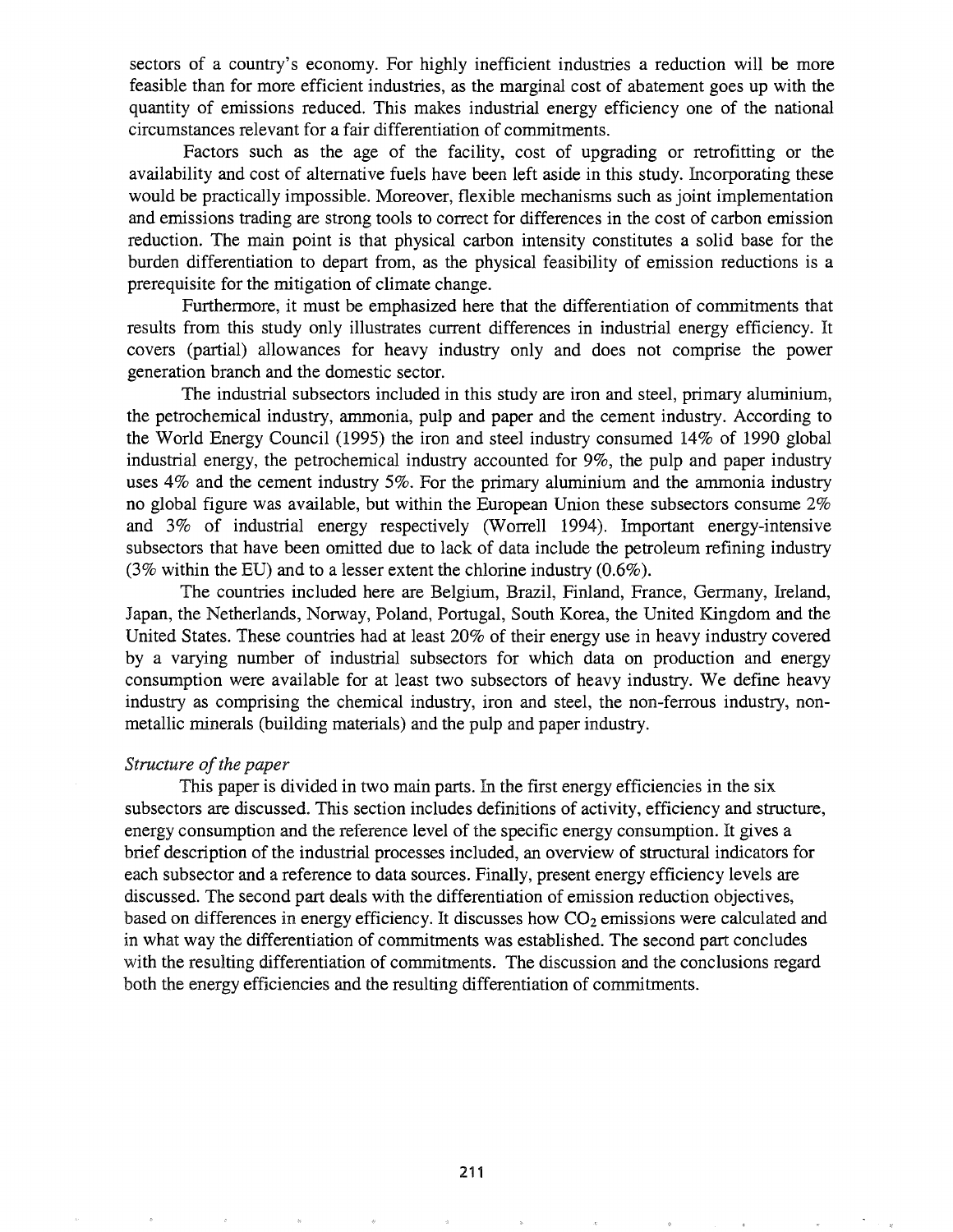# The Assessment Of Energy Efficiencies In Heavy Industry

# Definitions

#### *Activity, efficiency and structure*

Energy consumption in an industrial subsector is determined by three factors. The first is activity or physical production. In general large production figures involve large energy consumption.

Another factor is energy efficiency, which indicates the amount of energy required per unit of human activity. Schipper et al. (1992) regard it as a quality of a system of equipment i.e. technology and operation. Energy efficiency in industry is often expressed as the Specific Energy Consumption (SEC), defined as the energy consumption of an activity divided by the resulting physical production, measured in weight or number of products. It has become clear that physical indicators are more suitable for an adequate assessment of energy efficiency levels than economic indicators (Martin et al. 1994; Phylipsen et al. 1997; Phylipsen et al. 1998a; Worrell et al. 1997).

Finally, energy consumption is affected by the structure of a subsector, indicated by the product mix. The iron and steel sector in one country may for instance produce a larger share of secondary steel (mostly from scrap) than the other and thus demand less energy. Contrary to product mix feedstock and process type are not considered structural indicators, unless they influence the product mix or product quality. For example, the share of scrap input in the process of steel making is considered as a structural indicator, because a higher share decreases steel quality and thus affects the final product.

#### *Energy consumption*

Energy consumption data in this study all represent primary energy. They are derived from either net available energy or final energy. Net available energy is the amount of energy that actually becomes available to the user. It includes purchased energy, stock changes and autoproduction of (primary) energy. Final energy is a quantity corrected for part of the in-plant conversions to other energy forms. It is defined as net available energy minus the consumption by in-plant conversion processes plus the production by in-plant conversion processes; i.e. the transformation losses are excluded. Most statistics attribute combined heat and power generation (CHP or cogeneration) to the transformation sector (Phylipsen et al. 1998d) while some also attribute other ways of in-plant power production to the transformation sector. Thus final energy is reported. Although Phylipsen et al. recommend net available energy to compare energy efficiencies, net available energy data may be lacking so that one has to rely on final energy data. As a consequence variations in energy efficiency due to a different share of CHP are not accounted for.

Primary energy data are calculated assuming 33% to 40% conversion efficiency in power generation depending on the subsector. This means that the fuel consumed for electricity is multiplied by a factor of 3.0 to 2.5 and added to the consumption of other fuels to obtain primary energy consumption. All energy consumption data are based on lower heating values.

#### *Reference level*

In order to evaluate the energy consumption in a country's industry, a reference value for the specific energy consumption is indispensable. Reference SECs may be based on either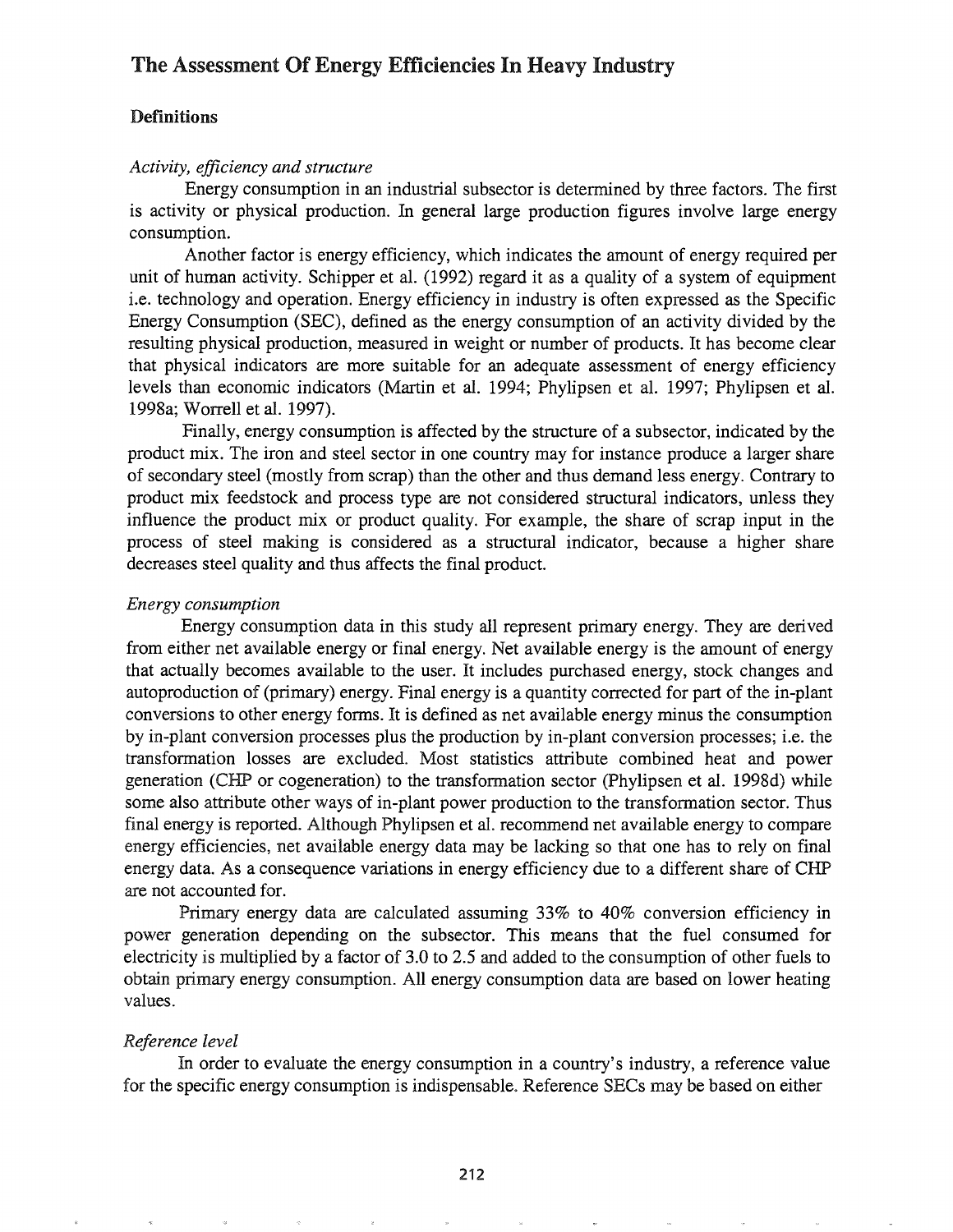- the best practice observed: the complete production plant with the lowest specific energy consumption that already is in full operation;
- the best practical means: the production plant with the lowest specific energy consumption that can be realized using proven technology at reasonable costs; or
- the best available technology: the production plant with the lowest specific energy consumption that can be realized using proven technology (Phylipsen et al. 1997).

In this paper both best practice observed and best practical means have been used. The technologies representing these are mentioned in Table 1.

| Subsector      | Technology                                                            | Source                   |
|----------------|-----------------------------------------------------------------------|--------------------------|
| Petrochemicals | ABB Lummus Crest SRT-5 coil                                           | (Phylipsen et al. 1998b) |
| Ammonia        | ICI AMV-process                                                       | (Worrell 1994)           |
| Iron and steel | 1988 integrated steel plant in the Netherlands and an EAF plant in    | (Worrell et al. 1997)    |
|                | Germany                                                               |                          |
| Aluminium      | Standard Hall-Heroult cell for newly installed capacity               | (Phylipsen et al. 1998b) |
| Cement         | Dry process short kiln with a 4-stage preheater (clinker production)  | (Worrell et al. 1995)    |
| Pulp and paper | Each of the partial processes based on the current situation in Dutch | (Farla et al. 1997)      |
|                | and Finnish industries and on model values                            |                          |

# Table 1. Technologies representing best practice

It must be emphasized here that the reference SEC is a dynamic quantity. New investments decrease reference SECs based on best practice observed and technological innovations decrease reference SECs based on best available technology. However in this study the reference SEC values were kept at a constant level.

# Correcting Specific Energy Consumption For Structural Differences

The SEC-values that are used in this study have been corrected for structural differences between countries according to the method described by Phylipsen et al. (1997). To this end actual specific energy consumption figures for each of a subsector's products have been multiplied with the accompanying production data for these products. Thus an overall actual SEC figure for the subsector is obtained. This may be compared with an overall reference SEC value that can be similarly calculated. However in order to obtain an overall reference SEC reference SECs instead of actual SECs are multiplied with the production data for each of the subsectors products.

## Structural Indicators And Data Collection

Structural indicators for the various subsectors are discussed in Phylipsen (1998c) and have been summarized in Table 2. In the following the processes in each of the industrial subsectors will be described briefly. More extended descriptions can be found in the refereed literature (below Table 3).

There is a range of processes for the production of *petrochemicals,* each with its own products. As process type is one of the factors influencing product mix, it is considered a structural indicator. In general petrochemicals are produced by steam cracking of hydrocarbon feedstocks. Product mix from steam cracking is determined by the kind of feedstock used and the processing conditions (severity). These may be combined into one structural indicator, namely ethylene yield (Phylipsen et al. 1995).

The most important step in producing *ammonia* is the production of hydrogen, which is followed by the reaction of hydrogen and nitrogen. Hydrogen can be produced by steam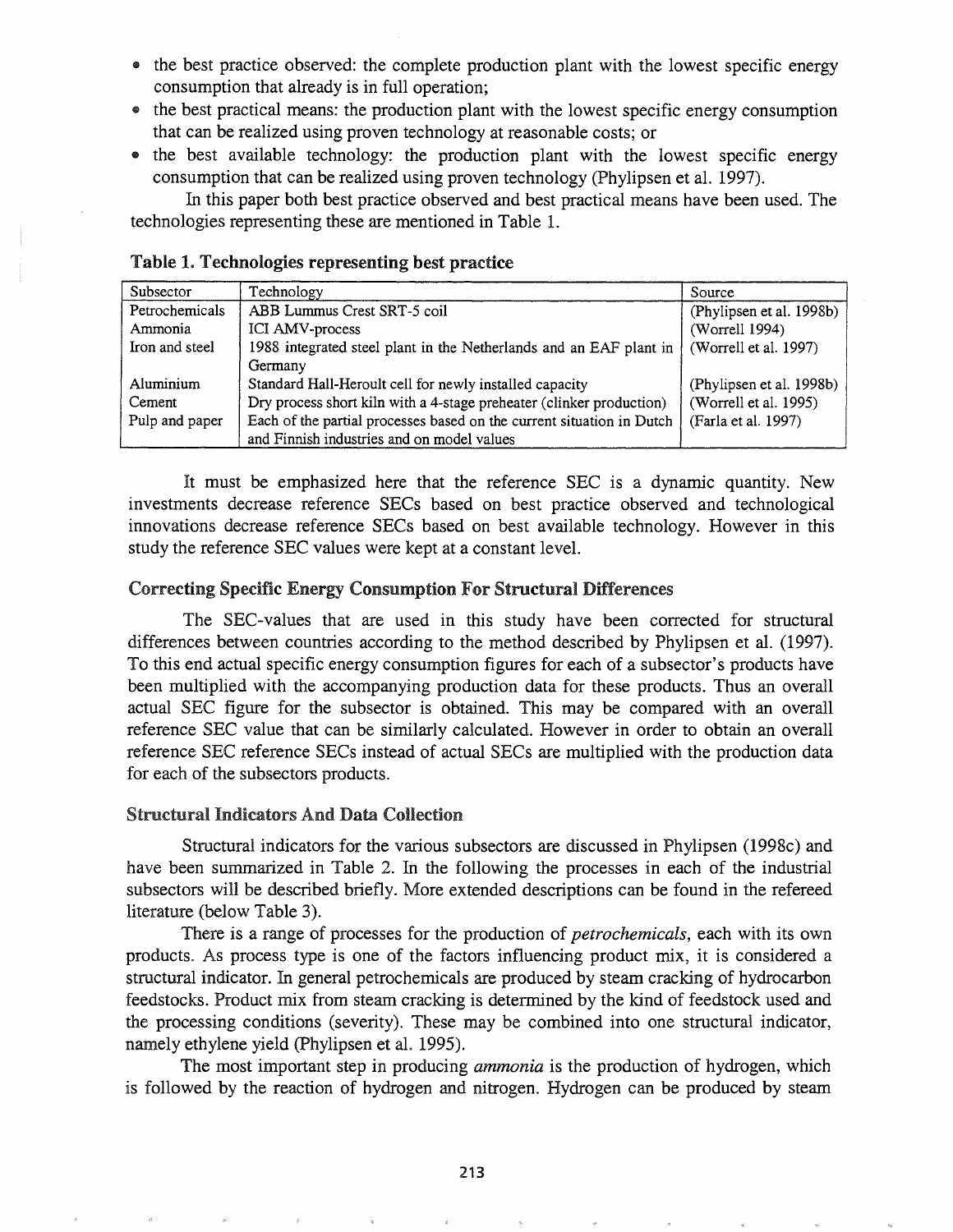reforming of natural gas or by partial oxidation of oil residues. Since the product of both processes is identical, no structural indicators are necessary for ammonia production.

|                           | <b>Structural indicators</b>                                  |                      | Structural indicators                                          |
|---------------------------|---------------------------------------------------------------|----------------------|----------------------------------------------------------------|
| Petrochemical<br>industry | process type<br>yield<br>ethylene<br>(feedstock)<br>severity) | Primary<br>aluminium |                                                                |
| Ammonia                   |                                                               | Cement               | clinker/cement production ratio                                |
| Iron and steel            | product mix<br>scrap input                                    | Pulp and paper       | paper/pulp production ratio<br>pulping process<br>product type |

Table 2. Structural indicators  $<sup>1</sup>$ </sup>

<sup>1</sup> Phylipsen et al. (1997)

In the *iron* and *steel* industry, pig iron is produced in the blast furnace. Next, there are basically two routes for the production of steel. The main route for primary steel is production out of pig iron and some scrap in the basic oxygen furnace (BOF). In Eastern Europe, China, India and other developing countries the more obsolete open hearth furnace is still used. Secondary steel is made out of scrap only in the electric arc furnace (EAF). Crude steel is converted into finished products by casting and rolling. The product mix included in this study comprises BOF slabs, EAF slabs, hot rolled products and cold rolled products. The scrap input as a structural indicator is accounted for by including EAF slabs as one of the products. The scrap input in the BOF has not been treated as a structural indicator. Instead a 10% scrap input in the BOF for all countries has been assumed in the calculation of the reference SEC.

*Primary aluminium* making only covers the electrolytic reduction of alumina to primary aluminium in the so-called Hall-Heroult process. As we study only one process bringing forth only one product no structural indicators are needed.

Two important processes in producing *cement* are clinker and cement production. The major part of the energy is required for clinker production. Burning a mixture of mainly limestone, silicon oxides, aluminium oxides and iron oxides in a kiln produces clinker. The clinker is blended with gypsum and other additives to produce cement A structural indicator is the ratio of clinker to other additives as this ratio influences product quality and feedstock availability and cannot be chosen freely by the producer. Another structural indicator is the import or export of clinker. Both can be combined into one single structural indicator, namely the clinker to cement production ratio.

In *pulp* production, wood fibres are separated from each other mechanically or chemically, each of the pulping processes having it's own specific energy consumption. In the following *paper* production, the feedstock mixture consisting of pulp or waste paper is dispersed in water. The pulp/water mixture is spread out and water is removed. Important product categories are newsprint, printing paper, sanitary paper, wrapping paper and board. Structural indicators in the pulp and paper subsector are thus the paper/pulp production ratio, the pulping process and the final product type.

## Energy Efficiencies

In Table 3 data on the actual specific energy consumption, reference SECs and production data are given. Primary energy levels have been calculated using uniform conversion efficiencies in all countries. This can be justified, as we want to compare subsector energy efficiency and not the efficiency of public electricity production, which accounts for the major part of power consumption in heavy industry.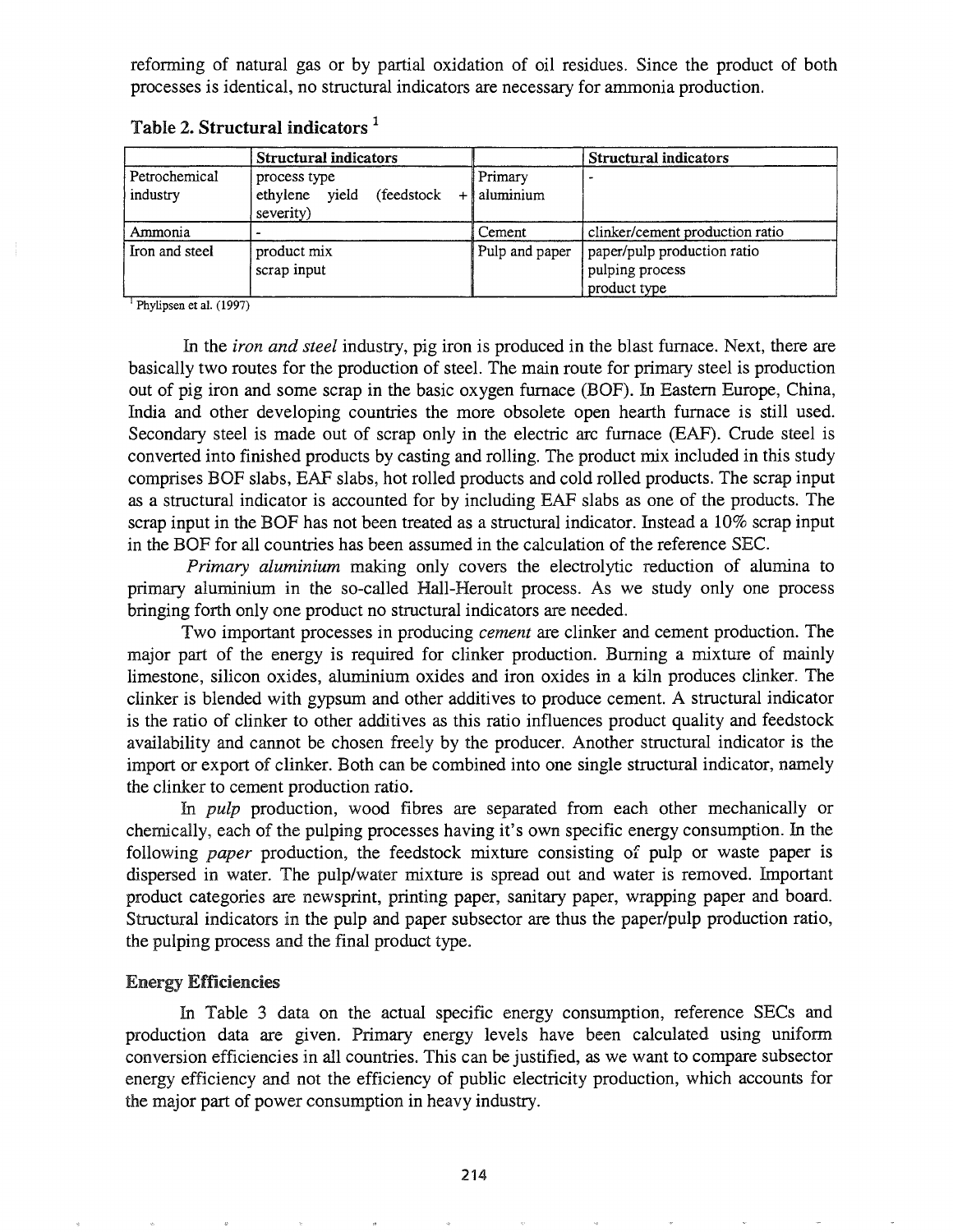|  | Table 3. Specific Energy Consumption (SEC, both fuels and electricity), production, and primary energy consumption data for six |  |  |  |  |  |  |
|--|---------------------------------------------------------------------------------------------------------------------------------|--|--|--|--|--|--|
|  | industrial subsectors. (Data are for various years between 1988 and 1996).                                                      |  |  |  |  |  |  |

|                  | <b>Specific</b>    | reference           | ratio                               | production | primary        | <b>Specific</b>      | reference            | ratio                | production      | primary         | <b>Specific</b>        | reference                | ratio               | production            | primary        |
|------------------|--------------------|---------------------|-------------------------------------|------------|----------------|----------------------|----------------------|----------------------|-----------------|-----------------|------------------------|--------------------------|---------------------|-----------------------|----------------|
|                  | <b>Energy</b>      |                     | <b>SEC/</b>                         |            | energy         | <b>Energy</b>        |                      | <b>SEC/</b>          |                 | energy          | <b>Energy</b>          |                          | SEC/                |                       | energy         |
|                  | <b>Consumption</b> |                     | reference                           |            |                | Consumption          |                      | reference            |                 |                 | <b>Consumption</b>     |                          | reference           |                       |                |
|                  |                    |                     | Petrochemical industry <sup>2</sup> |            |                |                      |                      | Ammonia              |                 |                 |                        |                          | Iron & steel        |                       |                |
|                  | GJ/t               | $GI/t^3$            |                                     | Mt         | PJ             | GJ/t $NH34$          | GJ/t $NH35$          |                      | kt <sup>6</sup> | PJ              | $GJ/t$ cs <sup>8</sup> | GJ/ $t$ cs <sup>9</sup>  |                     | Mt cs                 | P <sub>J</sub> |
| <b>Belgium</b>   | 34.9               | 22.4                | 1.56                                | 1.66       | 58             | 37.8                 | 28                   | 1.35                 | 797             | $\overline{30}$ |                        |                          |                     |                       |                |
| Brazil           | 31.8               | 22.1                | 1.44                                | 0.91       | 29             | 45.0                 | 28                   | 1.61                 | 1068            | 48              | 29,7                   | 18,6                     | 1,60                | $22,62$ <sup>12</sup> | 671            |
| Finland          | 33.8               | 20.9                | 1.62                                | 0.13       | $\overline{4}$ |                      |                      |                      |                 |                 |                        |                          |                     |                       |                |
| France           | 33.7               | 22.7                | 1.49                                | 2.88       | 97             | 37.8                 | 28                   | 1.35                 | 1530            | 58              | 24,2                   | 15,0                     | 1,62                | 18,4                  | 446            |
| Germany          | 32.9               | 21.6                | 1.52                                | 4.16       | 137            | 34.1                 | 28                   | 1.22                 | 2576            | 88              | $18,3^{10}$            | 14,5                     | 1,02                | 42,2                  | 731            |
| lIreland         |                    |                     |                                     |            |                | 38.7                 | 28                   | 1.38                 | 439             | 17              |                        |                          |                     |                       |                |
| Japan            | 25.1               | 21.5                | 117                                 | 2.73       | 69             |                      |                      |                      | 1576            |                 | 21,1                   | 15,6                     | 1,35                | 109,7                 | 2312           |
| Netherlands      | 32.8               | 22.3                | 1.47                                | 2.64       | 87             | 34.0                 | 28                   | $1.21$               | 2543            | 87              | 20,7                   | 17,1                     | 1,21                | 5,2                   | 107            |
| Norway<br>Poland | 33.8               | 20.9                | 1.62                                | 0.20       | $\overline{7}$ |                      |                      |                      |                 |                 | 28,1                   | 12,0                     | 2,34                | 10,4                  | 293            |
| Portugal         | 32.4               | 23.0                | 1.41                                | 0.27       | 9              |                      |                      |                      |                 |                 |                        |                          |                     |                       |                |
| South Korea      | 25.1               | 21.5                | 1.17                                | 1.09       | 27             |                      |                      |                      |                 |                 | $20,7$ <sup>11</sup>   | 15.4                     | 1,34                | $26,0$ <sup>13</sup>  | 539            |
| Įик              | 33.8               | 20.9                | 1.62                                | 0.95       | 32             | 38.7                 | 28                   | 1.38                 | 1146            | 44              | 22,4                   | 14,9                     | 1,51                | 16,5                  | 370            |
| Įиs              | 33.9               | 20.6                | 1.64                                | 9.95       | 338            | 40.1                 | 28                   | 1.43                 | 13125           | 527             | 26,6                   | 13,3                     | 2,00                | 79,7                  | 2121           |
|                  |                    |                     | Primary aluminium <sup>14</sup>     |            |                |                      |                      | Cement <sup>17</sup> |                 |                 |                        |                          | Paper & $pulp^{20}$ |                       |                |
|                  | MWh/t              | MWh/t <sup>16</sup> |                                     | kt         | PI             | $GJ/t$ <sup>18</sup> | $GI/t$ <sup>19</sup> |                      | kt              | PJ              | GJ/t paper             | GJ/t paper <sup>21</sup> |                     | Mt paper              | PJ             |
| <b>Belgium</b>   |                    |                     |                                     |            |                | 4,15                 | 3,19                 | 1,30                 | 6766            | 28              |                        |                          |                     |                       |                |
| <b>Brazil</b>    | 16.4               | 12.8                | 1.28                                | 931        | 137            | 4,47                 | 3,42                 | 1,31                 | 26030           | 116             |                        |                          |                     |                       |                |
| Finland          |                    |                     |                                     |            |                |                      |                      |                      |                 |                 | 26.9                   | 23.8                     | 1.13                | 10.9                  | 294            |
| France           | 19.0               | 12.8                | 1.49                                | 323        | 55             | 4,28                 | 3,39                 | 1,26                 | 26827           | 115             | 19.0                   | 16.3                     | 1.16                | 8.6                   | 163            |
| Germany          | 15.9               | 12.8                | 1.24                                | 720        | 103            | 3,80                 | 3.52                 | 1,08                 | 27700           | 105             | 15.3                   | 14.1                     | 1.08                | 14.8                  | 226            |
| <b>Ireland</b>   |                    |                     |                                     |            |                | 4,84                 | 3,85                 | 1,26                 | 1869            | 9               |                        |                          |                     |                       |                |
| Japan            |                    |                     |                                     |            |                |                      |                      |                      |                 |                 | 21.2                   | 17.8                     | 1.19                | 29.7                  | 630            |
| Netherlands      | 14.5               | 12.8                | 1.14                                | 258        | 34             | 2,07                 | 1.98                 | 1.05                 | 3479            | 7               | 15.6                   | 12.7                     | 1.23                | 3.0                   | 47             |
| Norway           | 16.8               | 12.8                | 1.31                                | 871        | 131            |                      |                      |                      |                 |                 |                        |                          |                     |                       |                |
| Poland           |                    |                     |                                     |            |                | 6,14                 | 3,51                 | 1,75                 | 12482           | 77              | 32.0                   | 24.2                     | 1.32                | 1.2                   | 38             |
| Portugal         |                    |                     |                                     |            |                | 3,99                 | 3,72                 | 1,07                 | 6743            | 27              |                        |                          |                     |                       |                |
| South Korea      |                    |                     |                                     |            |                |                      |                      |                      |                 |                 | 14.4                   | 12.2                     | 1.18                | 6.9                   | 99             |
| UK               | 16.2               | 12.8                | 1.27                                | 276        | 40             | 5,19                 | 3,90                 | 1,33                 | 15764           | 82              |                        |                          |                     |                       |                |
| US               | 16.4               | 12.8                | 1.28                                | 4121       | 609            | 5,65                 | 3,84                 | 1,47                 | 69734           | 394             | 41.7                   | 22.6                     | 1.84                | 81.0                  | 3379           |

 $\hat{\phi}$ 

 $\tilde{\phi}$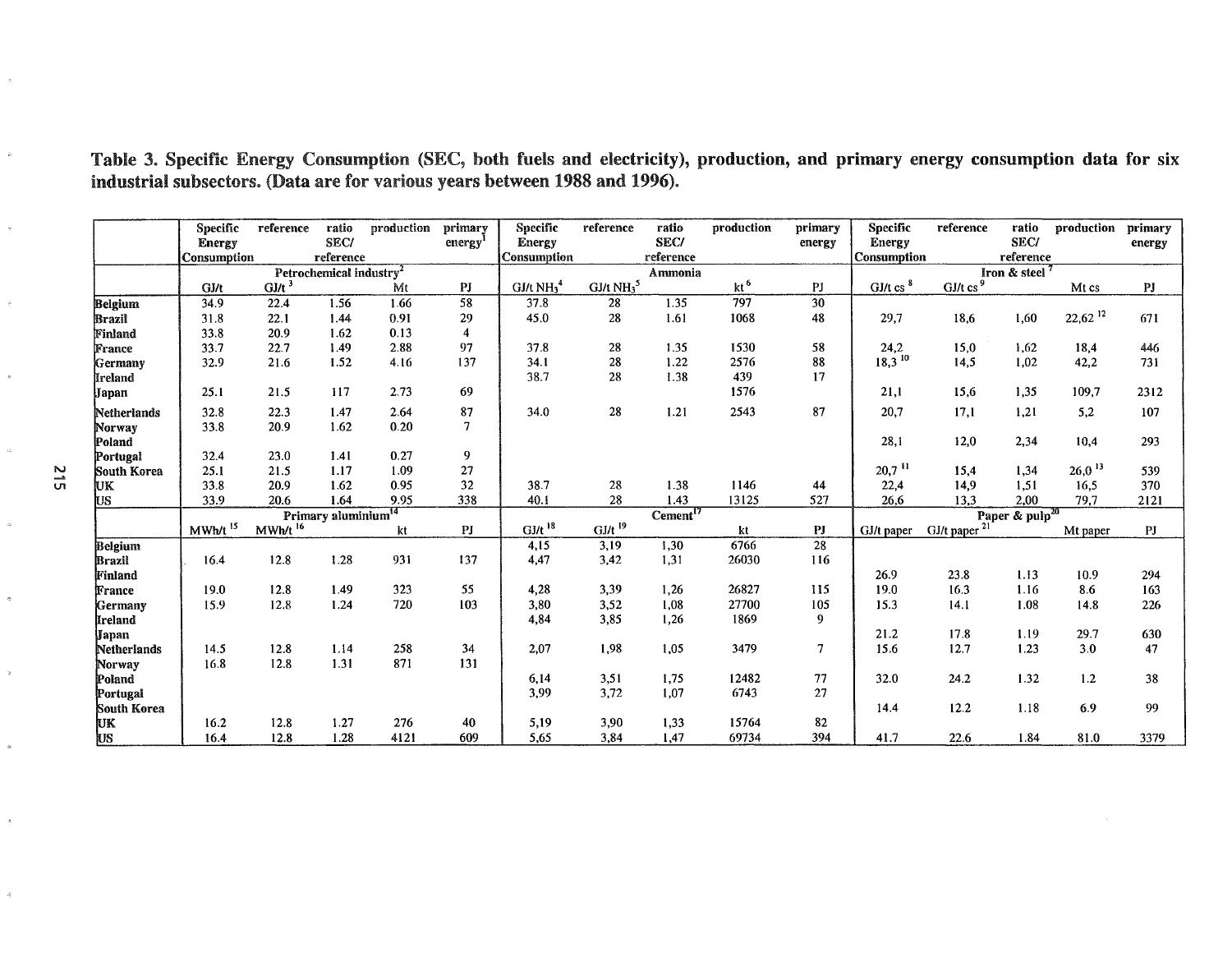The data include both fuels and electricity. The ratio between actual national specific energy consumption and the reference SEC is an indication of the energy efficiency. The lower this figure, the more efficient the sector is.

Large differences between actual SEC and reference SEC exist in the petrochemical and iron and steel industries (SEC/reference ratios on average are 1.48 and 1.56 respectively). These differences are somewhat smaller in the ammonia, primary aluminium, cement and pulp and paper industries (1.37, 1.29, 1.29 and 1.27). The largest range in energy efficiency can be found in the iron and steel industry.

Furthermore it can be derived from the table that large efficiency improvements can be achieved in Poland and the United States. The average ratio of actual SEC over reference SEC is 1.80 (over three subsectors) and 1.61 (six subsectors) for these countries respectively. The Germany, Netherlands, South Korea, Japan and Portugal have the lowest ratios, ranging from 1.19 to 1.24. The other countries take an intermediate position, their ratios ranging from 1.32 to 1.46. Of course, energy costs are an important explanation of the observed differences in energy consumption. In general the goal of a firm is not to minimize energy use or carbon emissions.

8 Crude steel

<sup>9</sup> Best practice observed

<sup>15</sup> Actual SEC-values are depicted in (Phylipsen et al. 1998b) and were taken from the authors' spreadsheet. For France data are from 1987, for the US from 1991, for the UK this is unknown and for others they are from 1990. UK data are from (ETSU 1996).

<sup>16</sup> Best practice observed, based on Eichhammer (1992). This value does not comprise anode manufacture, although Phylipsen et al. (1998c) recommend the inclusion of anode production.

<sup>17</sup> Figures represent final energy consumption. All data are from Worrell et al (1995) and regard 1988.

<sup>18</sup> More recent (1994) actual SEC figures are: Brazil 4.1, France 4.1, Germany 3.8, Poland 5.6 and US 5.5 GJ/t (Hendriks et al. 1999 (forthcoming)).

<sup>19</sup> Best practice observed

<sup>21</sup> Best practice observed

<sup>&</sup>lt;sup>1</sup> For the estimation of primary energy use most refereed authors assumed 40% conversion efficiency for the electricity consumed. For cement Worrell et al. (1995) used 38% conversion efficiency, for the ammonia industry Phylipsen et al. (1998b) used 34% and for iron and steel Worrell et al (1997) used 33%.

<sup>&</sup>lt;sup>2</sup> Figures represent net available energy i.e. minus exported steam and electricity and regard ethylene production only. All figures regard 1995 and were taken from Phylipsen et al. (1998b)who give regional data only. Actual SEC and reference SEC values were assumed to equal the region's value. If a country covered more than one region, actual SEC and reference SEC were averaged. The production within a region has been divided proportionally according to ethylene production capacities that were taken from Anonymous (1997). The regions comprise 1. The Netherlands, 2. Belgium and Northern France, 3. Mediterranean Europe, 4. UK and Scandinavia, 5. Northwest Germany, 6. other Germany and Austria, 7. USA-Houston area, 8. USA-other Texas, 9. USA-Louisiana, 10. Japan and Korea, 11. South America.

<sup>3</sup> Best practice observed. Phylipsen et al. (1998c) describe how various structural parameters in the petrochemical industry may be combined into one structural indicator, namely ethylene Yield, from which the overall SEC can be calculated according to a linear relationship. Phylipsen et al. give indices for the ratio between actual SEC and reference SEC from which we derived reference SEC values.

Net available energy i.e. minus exported steam and electricity and purge gas. From Phylipsen et al (1998b) who give regional data only. Actual SEC and reference SEC values were assumed to equal the region's value. If a country covered more than one region, actual SEC and reference SEC were averaged. The regions comprise 1. The Netherlands, 2. Belgium, France and Italy, 3. Germany and Austria, 4. UK and Ireland, 5. USA-North Central, 6. USA-South Central, 7. USA-South East, 8. Canada, 9. Australia, 10. Caribbean, 11. South America, 12. Indonesia, 13. South Asia, 14. Persian Gulf. Actual SEC-values are based on the best efficient period (usually 31 days) during the 1994-1996 operating period.

<sup>5</sup> Estimated by Worrell (1994)

<sup>6</sup> Production data were set at 80% of their production capacity. Capacity data are for 1995-1996 and were taken from the IFDC (1998).

<sup>7</sup> Figures represent final energy consumption in 1991. Values for actual SECs and the reference SECs are depicted in Worrell et al. (1997). The accompanying data were recalculated using reference SECs from the article and production and energy consumption data from the authors' spreadsheet for each of the following products: slab from the basic oxygen furnace, slab from the electric arc furnace, hot rolled products and cold rolled products. Reference SEC values represent the best practice observed. Production figures are for 1992.

<sup>&</sup>lt;sup>10</sup> German iron and steel data regard the former FRG only. Jochem (1992) justifies this assumption, as he gives similar actual SEC data for pig iron production in f-FRG and f-GDR (13,0 and 13,1 GJ/t resp.). In addition, they report an overall energy consumption for pig iron in f-GDR that amounts to only 9% of f-FRG energy use in pig iron (37 and 426 PJ resp.).

 $^{11}$  Sinton (1996)

<sup>&</sup>lt;sup>12</sup> IBS (1997)

 $13$  IISI (1997)

<sup>&</sup>lt;sup>14</sup> Figures regards the conversion of alumina into aluminium (the Hall-Heroult process) only and represent final energy.

<sup>&</sup>lt;sup>20</sup> All data from (Phylipsen et al. 1998b). Actual SEC and reference SEC are valid for 1993; production data are for 1995. For the pulp and paper industry it is not always clear whether data represent net available or final energy. For the Netherlands final energy is given for sure. It is likely that for most other countries final energy consumption figures are used as well, in accordance with the approach followed by the International Energy Agency, but the German data probably represent net available energy (phylipsen et aI. 1998b). This uncertainty is especially difficult because in general CHP in the pulp and paper industry is substantial. Another problem is that for the Netherlands the paper and board converting industry is included, whereas it is not for South Korea. For other countries this is unknown. These issues on system boundaries cause a lack of clarity on the comparability of actual SEC and reference SEC.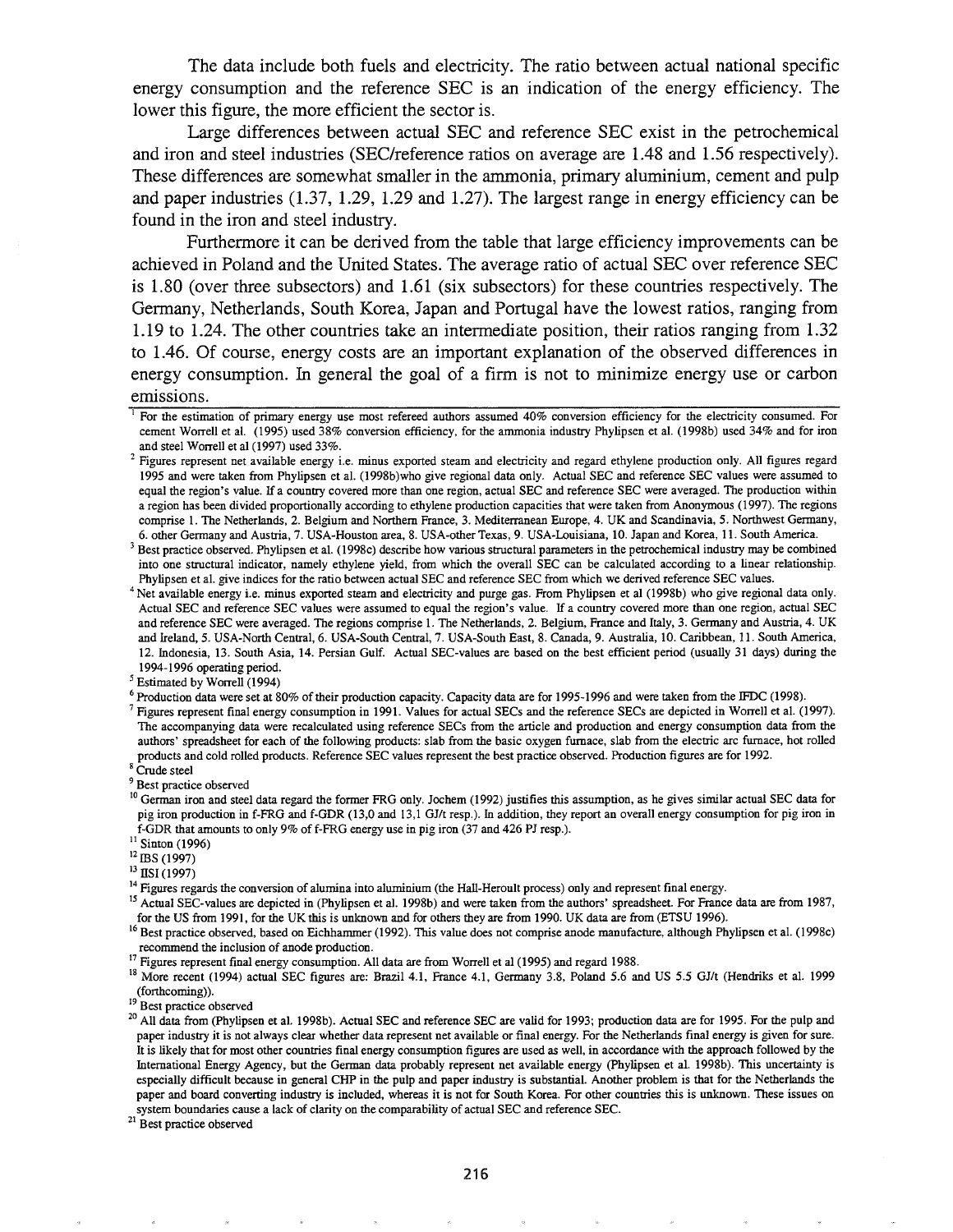# Establishing a Differentiation of commitments

Now that we have determined the differences in energy efficiency for a range of countries for at least a few sectors, we can take the next step: establish the effect of energy efficiency differences on a differentiation of OHG emission reductions. In Table 4 the countries and subsectors that were sufficiently documented are summed up.

In the following we assume that for one specific year in the future, say 2015, we have to design a burden differentiation based on a sector approach. Heavy industry is one of these 'sectors'. In this paper we *only* calculate a *partial* allowance for the heavy industry on a country-by-country basis. If comparable guidelines were elaborated for all other sectors as well, they could be counted together to a total GHG emission allowance for each of the countries.

| country        | sectors        | petrochemicals ammonia |   | iron $\&$<br>steel | primary<br>aluminium |   | cement   pulp & paper |
|----------------|----------------|------------------------|---|--------------------|----------------------|---|-----------------------|
| Belgium        | 3              |                        |   |                    |                      | ٠ |                       |
| Brazil         | 5              |                        |   |                    |                      |   |                       |
| Finland        | $\overline{2}$ | 63                     |   |                    |                      |   |                       |
| France         | 6              |                        | ۰ | ۵                  |                      | ۰ |                       |
| Germany        | 6              |                        | ٠ | 癜                  |                      |   |                       |
| Ireland        | $\overline{2}$ |                        |   |                    |                      |   |                       |
| Japan          | 3              |                        |   | ø                  |                      |   |                       |
| Netherlands    | 5              |                        |   |                    |                      | ۵ |                       |
| Norway         | $\overline{2}$ | ◎                      |   |                    |                      |   |                       |
| Poland         | 3              |                        |   | æ                  |                      |   |                       |
| Portugal       | 2              |                        |   |                    |                      |   |                       |
| South Korea    | 3              |                        |   |                    |                      |   |                       |
| United Kingdom | 5              |                        | ۵ | ۰                  |                      | ⊗ |                       |
| United States  | 6              |                        | ⋒ | s                  |                      | ۵ |                       |

Table 4. Countries and industrial subsectors included

## CO<sub>2</sub> Emission Factors

In order to establish a differentiation of commitments one has to consider not only energy efficiencies but also fuel mix, as this varies across countries and subsectors.  $CO<sub>2</sub>$ emission factors for the various subsectors (fuel only) and for power production for various years around 1990<sup>1</sup> are given in Table 5. In the calculations for each country one integrated emission factor was used for each subsector, determined as a weighted average from the fuel emission factor in that subsector and the electricity emission factor in the country concerned. Weights were based on the shares of fuels and electricity in final energy consumption in the subsector involved.

The table shows that  $CO<sub>2</sub>$  emissions in electricity production vary widely. Brazil has an 89% share of hydropower, whereas France generates a similar share in nuclear power plants. Finland has a combined 55% share of nuclear energy and hydropower. Japan has a 60% share of fossil fuels in the input fuel mix for power generation. Both the United Kingdom and the United States have high shares of coal input as well (65% and 53% respectively). The low  $CO<sub>2</sub>$  factor for the Irish petrochemical industry must be attributed to its 78% share of gas.

If data availability allowed so, emissions from subsectors were based on actual SEC values, production figures and the  $CO<sub>2</sub>$  emission factors. If no data on production and energy

<sup>&</sup>lt;sup>1</sup> The exact year for the emission factors in a certain subsector was determined by the year from which the SEC data were derived for that particular sector.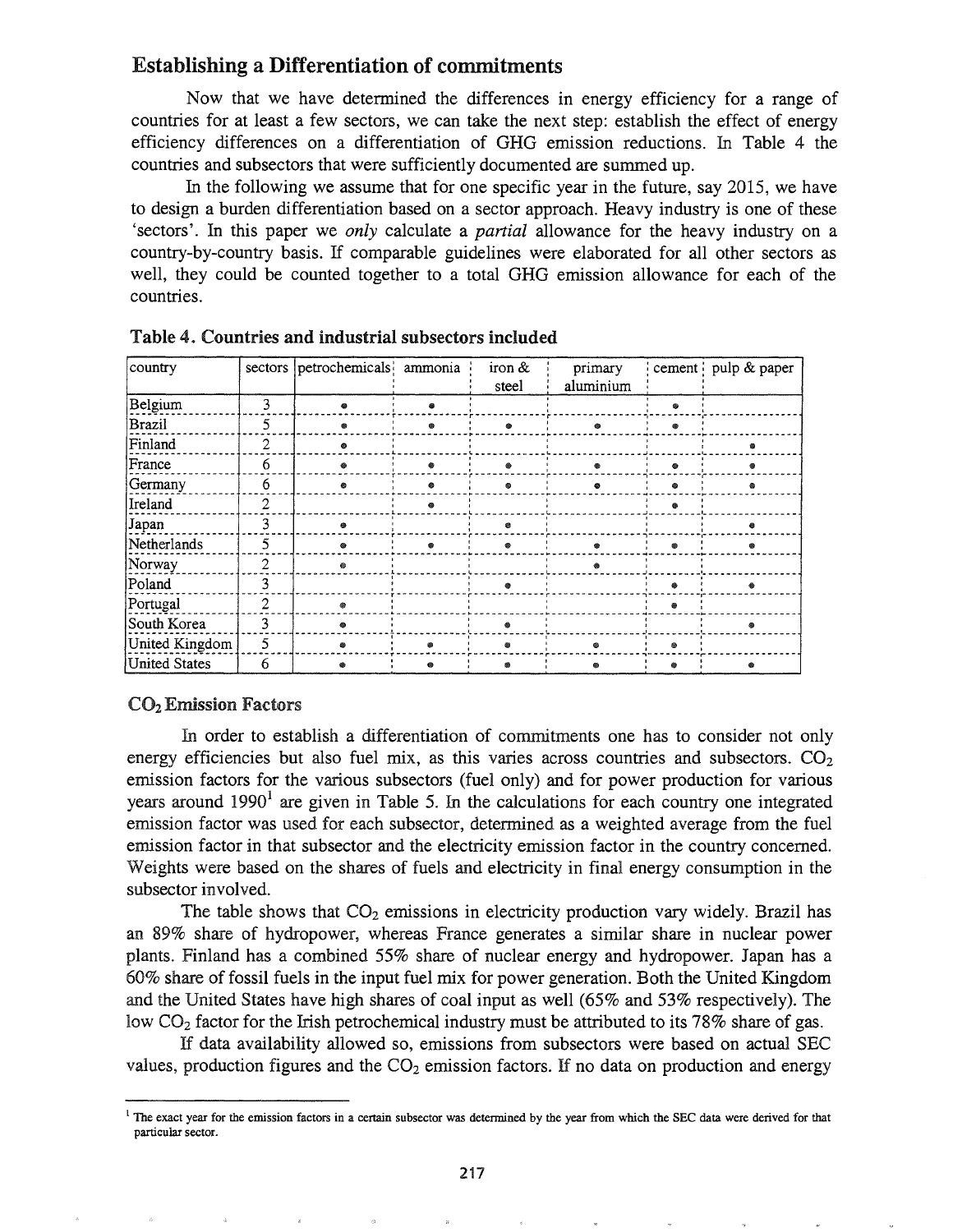consumption were available another approach was needed. If no data for the petrochemical industry were available, we took emission factors for the entire chemical industry.

Likewise, we derived ammonia emission figures for non documented sectors from the entire chemical industry, cement emissions from the entire non-metallic minerals industry, and pulp and paper emissions from the entire paper, pulp and printing subsectors. We estimated the primary aluminium emissions at 75% of the non-ferrous industry for nondocumented sectors. This share has been based on Worrell (1994), who indicated primary energy demand for several subsectors in the non-ferrous industry in the European Union. For the iron and steel industry emissions no adjustments were made to the lEA emission figure.

|                      | petrochemicals,<br>$\sum_{n=1}^{\infty}$ | iron & steel <sup>3</sup> | cement <sup>-</sup> | paper & pulp <sup>5</sup> | electricity <sup>6</sup> |
|----------------------|------------------------------------------|---------------------------|---------------------|---------------------------|--------------------------|
| Belgium              | 67                                       | 88                        | 76                  | 70                        | 59                       |
| Brazil               | 72                                       | 91                        | 83                  | 75                        | 8                        |
| Finland              | 74                                       | 86                        | 85                  | 58                        | 39                       |
| France               | 71                                       | 89                        | 71                  | 65                        | 16                       |
| Germany              | 70                                       | 85                        | 75                  | 70                        | 119                      |
| Ireland              | 59                                       | 81                        | 75                  | 75                        | 204                      |
| Japan                | 75                                       | 91                        | 86                  | 76                        | 103                      |
| Netherlands          | 66                                       | 89                        | 63                  | 56                        | 182                      |
| Norway               | 77                                       | 94                        | 85                  | 76                        | 0,1                      |
| Poland               | 74                                       | 86                        | 86                  | 89                        | 303                      |
| Portugal             | 75                                       | 89                        | 86                  | 75                        | 145                      |
| South Korea          | 75                                       | 92                        | 89                  | 75                        | 94                       |
| Spain                | 72                                       | 88                        | 79                  | 64                        | 114                      |
| United Kingdom       | 70                                       | 86                        | 74                  | 74                        | 191                      |
| <b>United States</b> | 77                                       | 94                        | 94                  | 94                        | 165                      |

Table 5.  $CO<sub>2</sub>$  emission factors [kt  $CO<sub>2</sub>/P$ J] for industrial subsectors and electricity generation<sup>1</sup>

calculations emissions from both heat and electricity were included. Emissions from heat were based on the 1990 fossil fuel mixes in each of the subsectors. The IEA reports heat consumption in all subsectors in Poland (except primary aluminium) and in the German and US chemical industries. Primary aluminium was assumed to lean entirely on power consumption.

2 1995; based on entire chemical industry

3 1991

<sup>4</sup> 1988; based on entire non-metallic minerals industry

5 1993; based on the entire pulp, paper and printing sector

<sup>6</sup> 1990; derived from fuel mix for public electricity, except for the Netherlands and Poland. For these countries the IEA reports the fuel mixes for public power generation under the heading public CHP. Fuel consumption has been allocated on an exergy bases (Phylipsen et al. 1998c). The quality factor for heat has been set at 0.2.

Table 6 shows  $CO<sub>2</sub>$  emissions per kg product for each of the six industrial subsectors. Although these figures may seem to illustrate well which countries are large and which are small emitters, they are not corrected for structure. In addition, they reflect fuel mix and type of electricity generation, which is outside the scope of this paper on industrial energy efficiencies. In order to judge energy efficiencies, the ratio of actual SEC over reference SEC in Table 3 is a better criterion. Note that for this ratio, the  $CO<sub>2</sub>$  intensity of the energy consumed is irrelevant, as it has been divided out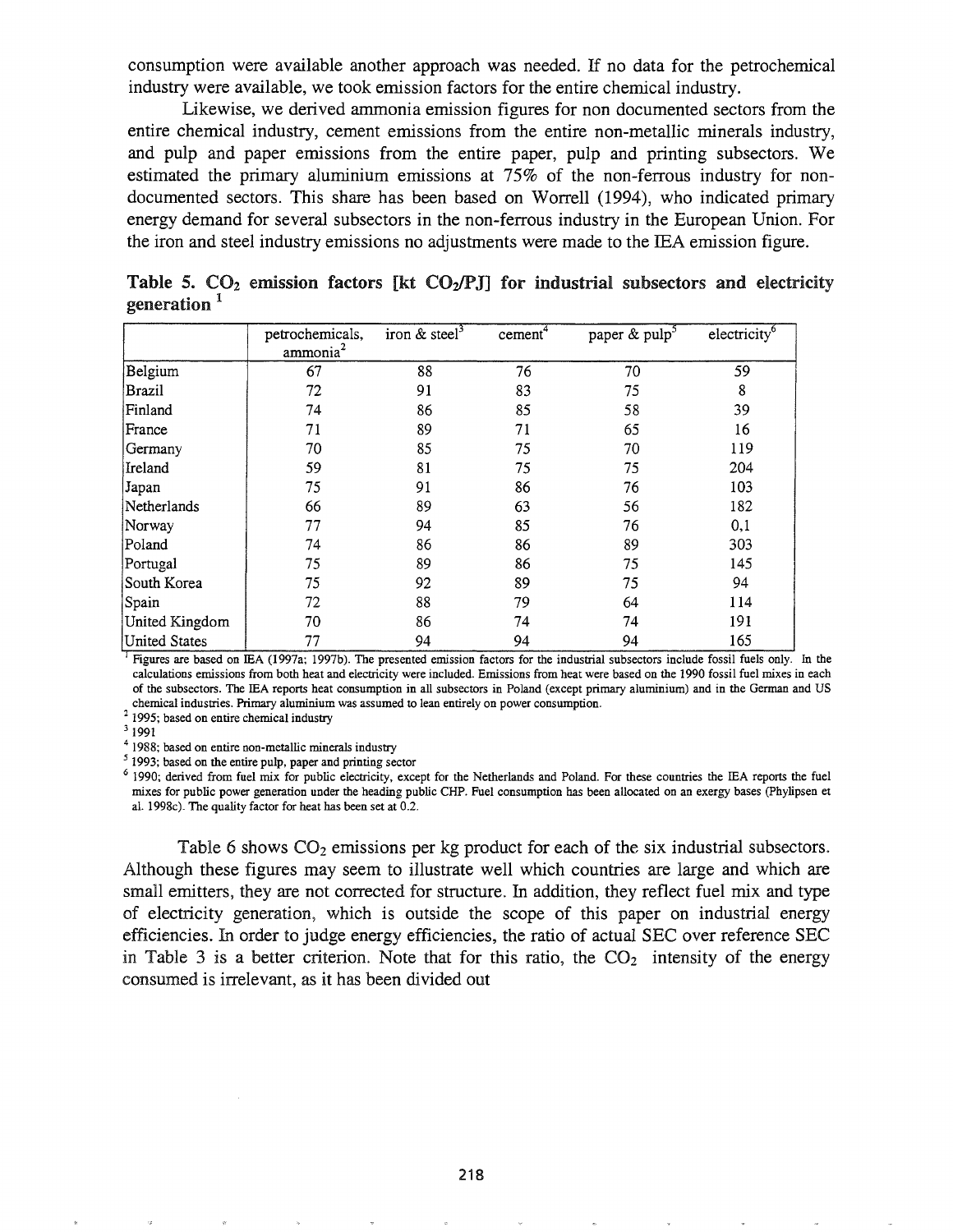|                      | Petrochemicals       | Ammonia              | Iron & Steel         | Primary<br>aluminium | Cement               | Pulp & paper         |
|----------------------|----------------------|----------------------|----------------------|----------------------|----------------------|----------------------|
|                      | kg CO <sub>2</sub> / | kg CO <sub>2</sub> / | kg CO <sub>2</sub> / | kg CO <sub>2</sub> / | kg CO <sub>2</sub> / | kg CO <sub>2</sub> / |
|                      | kg ethylene          | $kg \mathrm{NH}_3$   | $kg \text{cs}^{-1}$  | kg Al                | kg cement            | kg paper             |
| Belgium              | 2,3                  | 2,5                  |                      |                      | 0,31                 |                      |
| Brazil               | 2,1                  | 2,9                  | 2,3                  | 1                    | 0,29                 |                      |
| Finland              | 1,5                  |                      |                      |                      |                      | 0,8                  |
| France               | 2,2                  | 2,4                  | 1,9                  | 3                    | 0,27                 | 0,9                  |
| Germany              | 2,6                  | 2,7                  | 1,6                  | 17                   | 0,30                 | 1,4                  |
| Ireland              |                      | 2,8                  |                      |                      | 0,57                 |                      |
| Japan                | 2,0                  |                      | 2,0                  |                      |                      | 1,4                  |
| Netherlands          | 2,5                  | 2,6                  | 2,0                  | 24                   | 0,16                 | 1,6                  |
| Norway               | 1,9                  |                      |                      | $\Omega$             |                      |                      |
| Poland               |                      |                      | 3,0                  |                      | 0,61                 | 4,8                  |
| Portugal             | 2,6                  |                      |                      |                      | 0,27                 |                      |
| South Korea          | 1,9                  |                      | 1,9                  |                      |                      | 1,2                  |
| United Kingdom       | 2,8                  | 3,3                  | 2,1                  | 28                   | 0,44                 |                      |
| <b>United States</b> | 3,4                  | 4,0                  | 2,9                  | 24                   | 0,60                 | 5,1                  |

Table 6.  $CO<sub>2</sub>$  emissions per kg product<sup>1</sup> in six subsectors of heavy industry

<sup>1</sup> crude steel

### Approach For Establishing A Differentiation Of Commitments

The  $CO<sub>2</sub>$  emissions allowance for the sector 'heavy industry' is calculated taking into account volume growth and energy efficiency into account as follows:

*Volume growth:* In all calculations we accounted for a growth in emissions. We assumed a moderate annual 1% growth in physical production in heavy industry over the next 25 years for all countries except Brazil. For Brazil we assumed a 2% growth rate in order to meet its need for further development. Note that the growth rate in physical production in heavy industry does not equal the economic growth rate. In general physical growth in heavy industry is smaller than growth (in monetary terms) in other branches of the economy.

*Energy efficiency*: First we determined a target-SEC for each sector. As a base case we chose a level of 80% of the best practice level in the early 1990s. Subsequently we assumed that each sector in each country should bridge a fixed fraction of the difference between the actual SEC in the early 1990s and the target SEC.

In the formula both effects are taken into account as follows:

$$
A_{20xx} = E_{1990} * (1 + p)_{20xx - 1990} \frac{SEC_{1990} - f * (SEC_{1990} - SEC_{\text{target}})}{SEC_{1990}}
$$
(1)

in which:

 $=$  the CO<sub>2</sub> allowance for heavy industry for a year in the future  $=$  CO<sub>2</sub> emission in 1990 =annual increase of the production in heavy industry (in physical terms) =actual specific energy consumption in <sup>1990</sup> =target for the specific energy consumption to be reached at some time in the future =fraction of the difference between the actual <sup>1990</sup> SEC and the target SEC that has to be bridged towards 20xx f  $A_{20xx}$ E P  $SEC<sub>1990</sub>$  $\rm{SEC_{target}}$ 

The fraction f is adjusted so that the total  $CO<sub>2</sub>$  emissions from heavy industry in the year 20xx reach a certain pre-set level. In the further calculations in this paper we determine f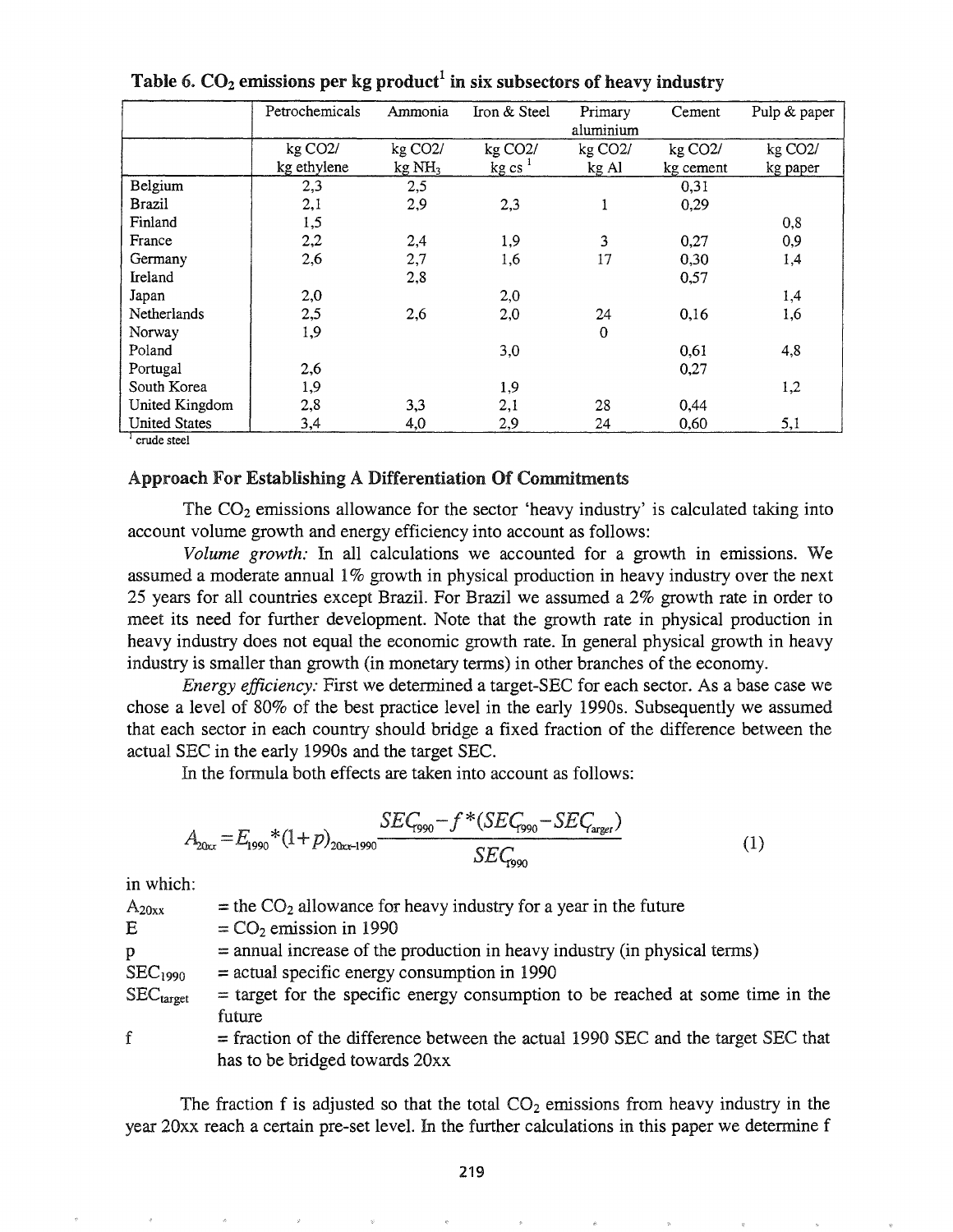in such a way that the partial  $CO<sub>2</sub>$  emission allowances for heavy industry are 5% from those in 1990.

## Resulting Differentiation Of Commitments

The  $CO<sub>2</sub>$  emission reduction objectives for heavy industry in the year 2015 that can be derived from industrial energy efficiencies are given in Table 7. The first column shows the reduction objectives if a flat rate reduction is applied. In this case all countries reduce their 1990 emissions by 5% at an annual 1% physical production growth. However, since we assumed a 2% growth for Brazil, its 5% reduction is outweighed by its higher growth.

The second column shows reduction objectives based on national heavy industry efficiency improvements to a target SEC equal to 80% of the reference level. A 55% share of the difference between the actual SEC in 1990 and the target SEC (the factor f in formula  $(1)$ ) was needed to achieve an overall 5% reduction among the countries considered. Now some countries reduce their emissions, whereas for others their reduction efforts are outweighed by their economic growth so that on balance their emissions may increase. Poland and the US have the highest partial reduction targets  $(-15\%$  and  $-10\%)$ . Norway, France, the United Kingdom and Belgium should also reduce their emissions  $(-8\%$  to  $-3\%)$ . Brazil would belong to this same group if it had not been assigned a higher growth rate. Ireland, Japan and South Korea should stabilize their emissions at 1990 levels. Germany, the Netherlands, Finland and Portugal are allowed to grow (3% to 7%).

The third column gives reduction objectives based on national heavy industry efficiency improvement to 100% of the reference level instead of 80% of the reference. In this case, a 76% share of the difference between the actual SEC in 1990 and the target SEC was needed to reach an overall 5% reduction. The differences between the objectives in the previous case therefore become even more pronounced.

|                      | Percent reduction in 1990 $CO2$ emissions from heavy industry<br>required by 2015 |                     |                     |  |  |  |  |  |
|----------------------|-----------------------------------------------------------------------------------|---------------------|---------------------|--|--|--|--|--|
|                      | flat rate                                                                         | target SEC equal to | target SEC equal to |  |  |  |  |  |
|                      | [%]                                                                               | 80% reference [%]   | 100% reference [%]  |  |  |  |  |  |
| Belgium              | $-5$                                                                              | -3                  |                     |  |  |  |  |  |
| Brazil               | $+7^{1}$                                                                          | 20                  | 20                  |  |  |  |  |  |
| Finland              | $-5$                                                                              |                     | 16                  |  |  |  |  |  |
| France               | $-5$                                                                              | -4                  | $-3$                |  |  |  |  |  |
| Germany              | $-5$                                                                              | 3                   | 10                  |  |  |  |  |  |
| Ireland              | $-5$                                                                              |                     | 4                   |  |  |  |  |  |
| Japan                | $-5$                                                                              |                     |                     |  |  |  |  |  |
| Netherlands          | $-5$                                                                              | 3                   | 9                   |  |  |  |  |  |
| Norway               | $-5$                                                                              | -8                  | -9                  |  |  |  |  |  |
| Poland               | -5                                                                                | $-15$               | $-21$               |  |  |  |  |  |
| Portugal             | -5                                                                                |                     | 16                  |  |  |  |  |  |
| South Korea          | -5                                                                                | n                   | 5                   |  |  |  |  |  |
| United Kingdom       | $-5$                                                                              | -4                  | -2                  |  |  |  |  |  |
| <b>United States</b> | $-5$                                                                              | -10                 | $-13$               |  |  |  |  |  |

Table 7. Flat rate differentiation of commitments and differentiations based on target SECs equal to  $80\%$  and  $100\%$  of the reference SEC respectively.

Contrary to the all others Brazil was allowed a 2% production volume growth.

2 -5% if the volume growth rate is set at 1%.<br>3 -5% if the volume growth rate is set at 1%.

 $-5\%$  if the volume growth rate is set at 1%.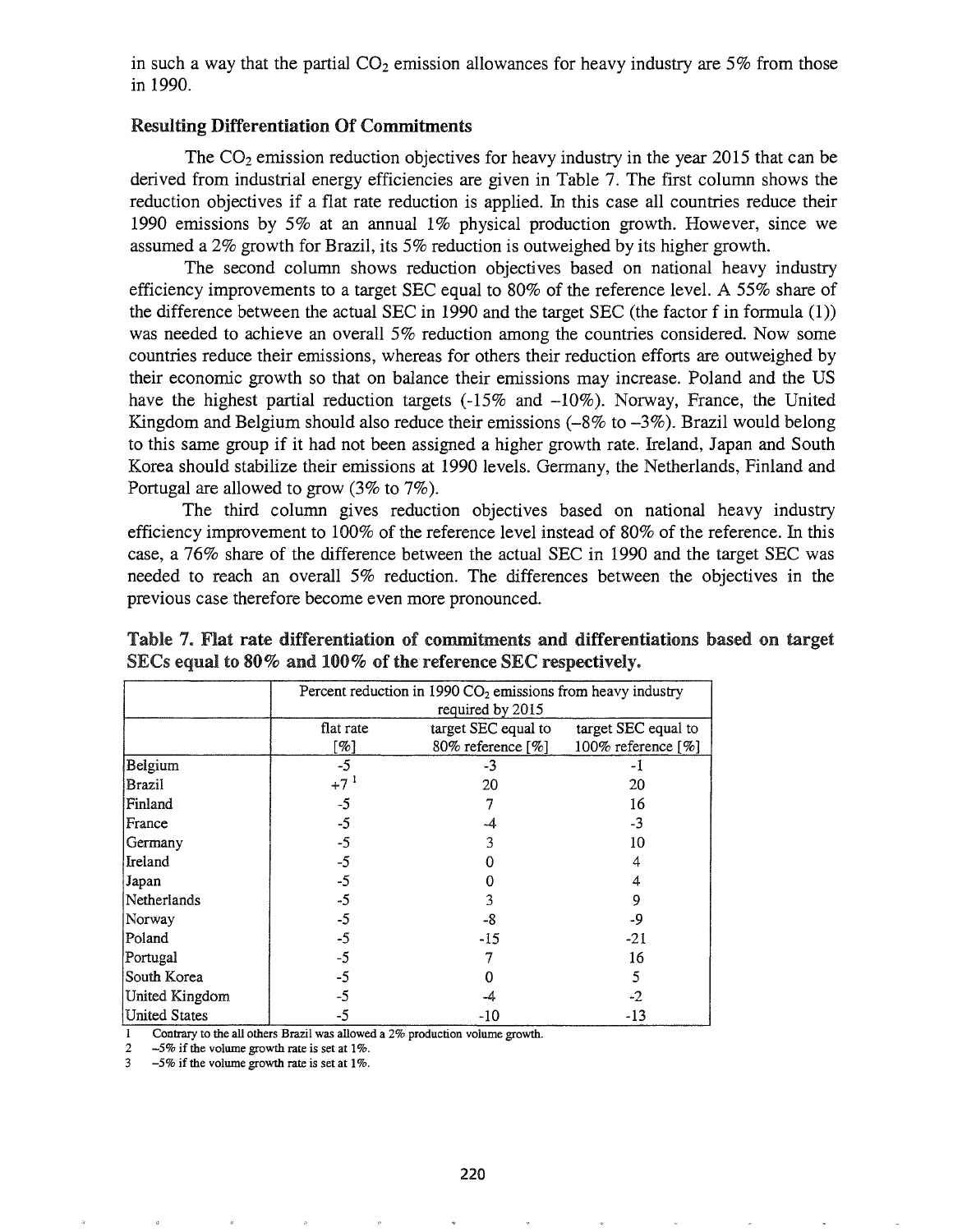# **Discussion**

*Data*

For a discussion 0 the data we refer to the sources and to Phylipsen et al. (1997). Special care should be taken in interpreting energy consumption data in pulp and paper industry (FarIa et al. 1997; Phylipsen et al. 1998c).

The collection of similar data for a wide range of countries appears a major obstacle when establishing a worldwide differentiation of reduction objectives. Such an effort has been initiated though by the INEDIS (International Network for Energy Demand analysis in the Industrial Sector) Network, led by Lawrence Berkeley National Laboratory in co-operation with Utrecht University.

For the various countries data on different sets of subsectors were available. The energy efficiency in these subsectors was extrapolated to the non-documented subsectors. This method may yield somewhat misleading results as a documented sector with an especially high or low energy efficiency covers a large part of the emissions from the documented subsectors in a country. In order to test this, we used lEA data for the non-documented subsectors and made the room for energy efficiency improvement equal to first the country average and next the subsector average. For most countries the resulting objectives did not differ more than 1% from the initial differentiation based on an incomplete data set. It turned out that only for Finland, Norway and Portugal the resulting objectives differ markedly from the initial differentiation. This is caused by the fact that the documented sectors in these countries can reduce emissions in their documented sectors to a much larger or a much smaller extent than the country or subsector average.

#### *Fuel mix and emission factors*

It must be noted that potential  $CO<sub>2</sub>$  emissions reductions due to changes in fuel mix have not been considered. Although a shift in fuel mix does not contribute to energy efficiency improvement, it does influence  $CO<sub>2</sub>$  emissions and hence the differentiation of commitments calculated..

Differences in fuel mixes between countries and subsectors were taken into account in the calculations on the differentiation of commitments. However the impact of fuel mix on the differentiation appeared remarkably small. When one single fuel mix was used for all countries and subsectors partial reduction objectives change 0.2 to 0.3% for some countries (e.g. the Netherlands, South Korea, the United Kingdom and the United States), whereas for other countries there was no noticeable effect.

 $CO<sub>2</sub>$  emission factors were calculated using IEA statistics. It would be preferable to calculate these for ammonia and the petrochemical industry separately instead of combining these into one figure based on the chemical industry as a whole, but this is not considered a major problem.

#### *The role ofinnovation*

In this study the role of innovation has been largely underexposed for several reasons. First, it is extremely difficult to assess in what way and to what extent innovation will contribute to the mitigation of climate change in each of the countries included. Therefore, we accounted for a target SEC level equal to 80% of the current reference SEC for all countries and did not differentiate the penetration degree of innovation further. We assumed that current energy efficiency levels are sufficiently indicative for the emission reduction that can possibly be attained.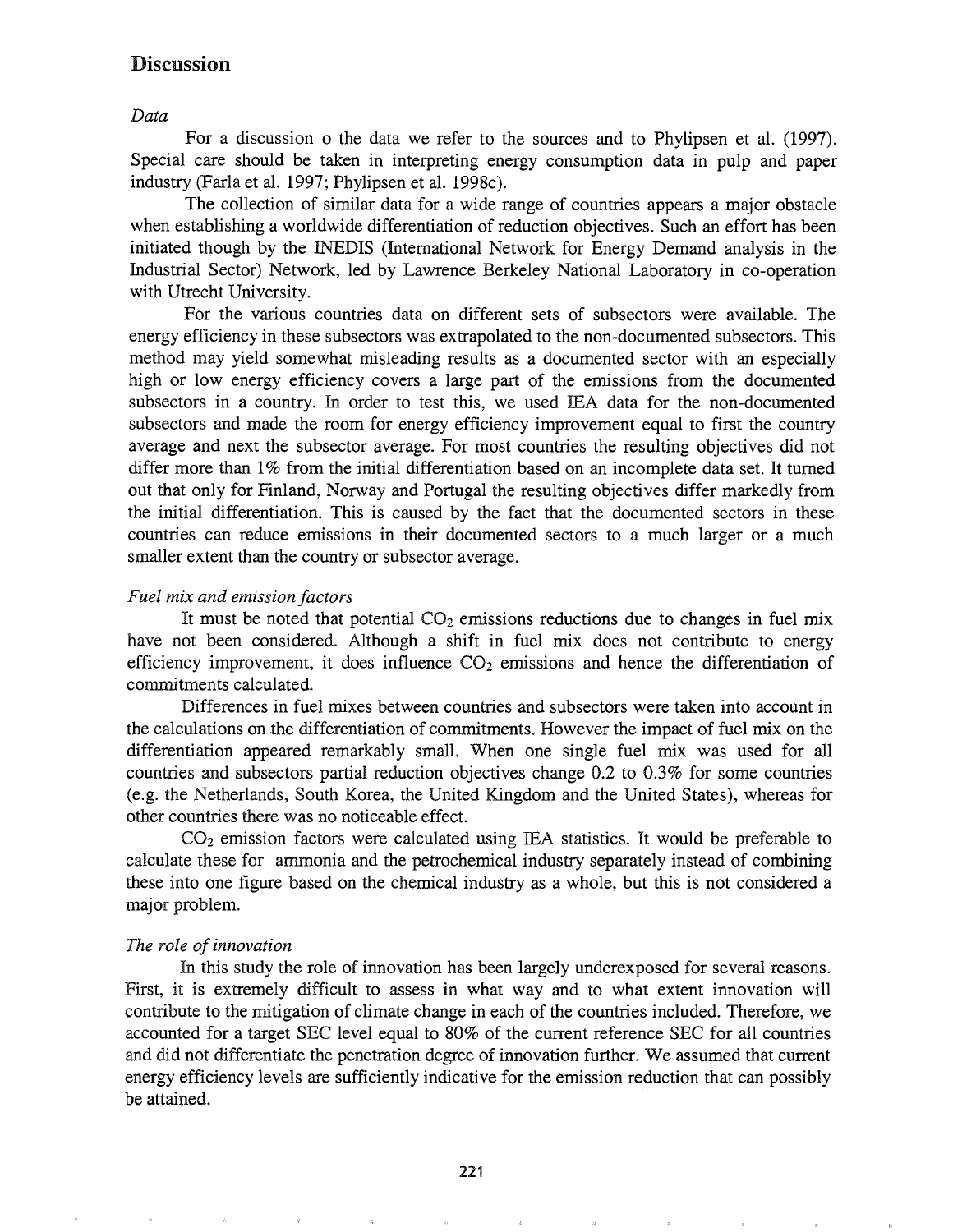In addition, in most cases the reduction of  $CO<sub>2</sub>$  emissions will not be the primary reason for innovation. Costs savings, the shift to new raw materials that are more easily at hand or to a more convenient production process are the chief motives for investing in innovative technologies. Accompanying energy savings are most often a side effect that cannot constitute a firm basis on which to base partial  $CO<sub>2</sub>$  emissions allowances for heavy industry.

# Conclusions

Energy efficiencies in heavy industry differ strongly from country to country. In this paper we have compared actual energy efficiencies in the late 1980s and early 1990s to a reference level, based on best-practice. We found that countries with less energy-intensive industries on average have specific energy consumption 1.2 times this level whereas for other countries factors from 1.5 to 1.7 occur. Note that data availability is still limited.

We used the data for establishing a partial emission allowance for a future burden differentiation in the framework of the Climate Treaty. The guidelines we designed take into account both a reasonable volume growth and differences in energy efficiencies. Taking into account energy efficiency differences leads to a difference in partial allowances of 35% within the group of countries considered. Since heavy industry typically accounts for 20% to 30% of GHG emissions, this means that the effect of these differences in total allowances is 7% to 10%.

Although the values of this exercise are preliminary  $-$  due to limited data availability  $$ we demonstrate that it makes sense to account for differences in industrial energy efficiencies in future burden differentiation rules.

### **References**

Anonymous. 1997. *Petrochemical report.* Oil and Gas Journal May 19: 44-66.

Council Conclusions. 1997. Brussels: European Union Environment Council.

De Beer, J. 1998. *Potential for industrial energy efficiency improvement in the long term.* Thesis. Department of Science, Technology and Society, Utrecht University.

Eichhammer, W. 1992. *The present state and possible future developments of energy consumption in the German aluminium industry" Improved technologiesfor the rational use of energy in the non-ferrous metal industry in Europe.* Milan: European Commission- DO XVII, Federation of Scientific and Technological Associations.

ETSU. 1996. Industrial sector carbon dioxide emissions: database and model for the UK. Oxfordshire: ETSU.

Farla, J., K. Blok and L. Schipper. 1997. *Energy efficiency developments in the pulp and paper industrye A cross-country comparison using physical production data.* Energy Policy 25  $(7-9)$ : 745-758.

Hendriks, C. A., E. Worrell, L. Price and N. Martin. 1999 (forthcoming). *Greenhouse gases from cement production.* Utrecht: Ecofys.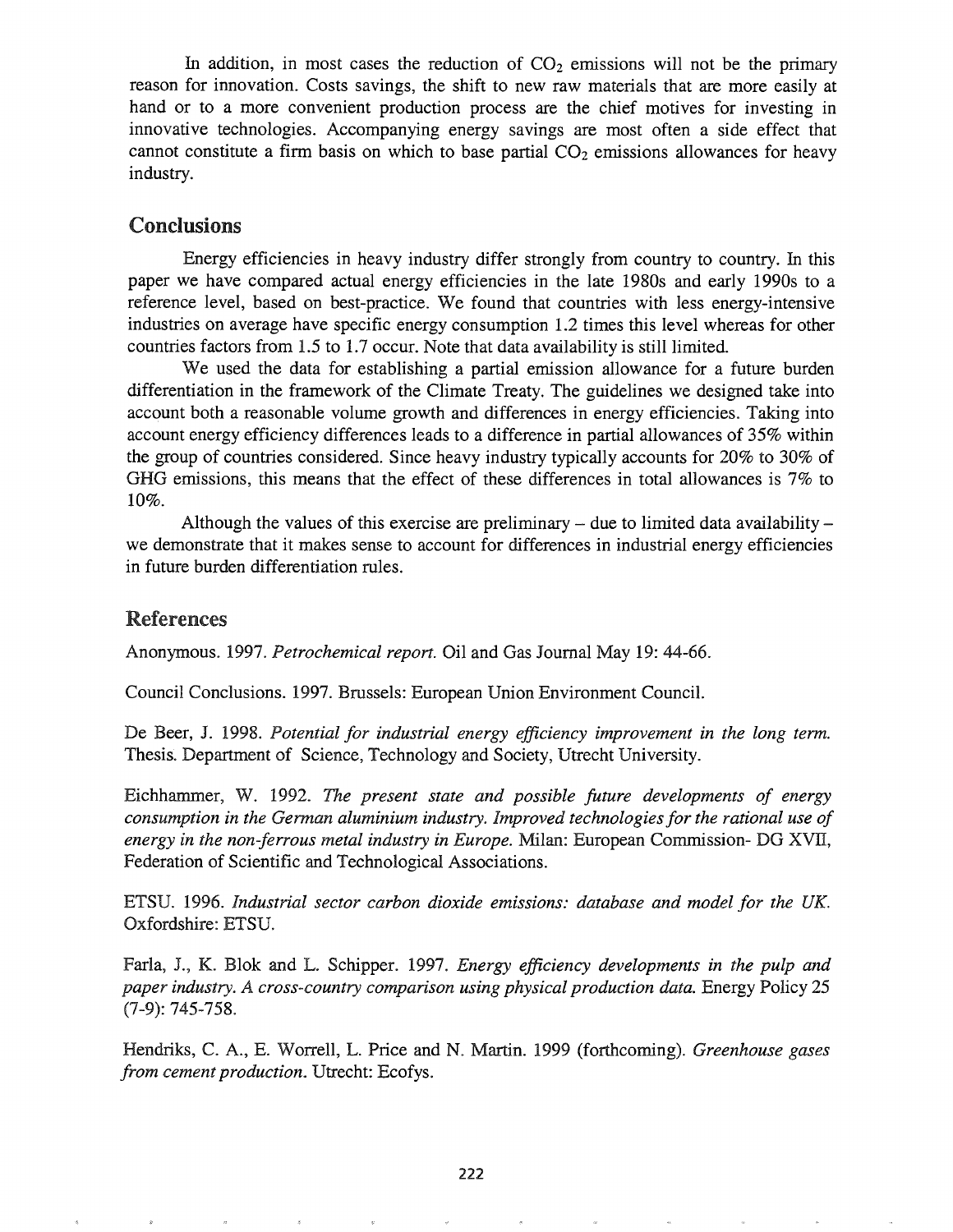IBS Instituto Brasileiro de Siderurgie. 1997. *Anuario Estatistico: Brazil Steel Databook.* Rio de Janeiro: IBS.

IEA International Energy Agency. 1997a. *Energy statistics and balances of OEeD countries* 1971 - 1995. Paris: OECDIIEA.

IEA International Energy Agency. 1997b. *Energy statistics and balances of non-OECD countries* 1971 - 1995. Paris: OECDIIEA.

IFDC International Fertilizer.Development Center. 1998. *Worldwide ammonia capacity listing by plant.* Muscle Shoals, Alabama: International Fertilizer Development Center.

ITSI International Iron and Steel Institute. 1997. *Steel Statistics of Developing Countries, 1996 edition.* Brussels: IISI.

Jochem, E., M. Seidel, H. Bradke, Karlsruhe and L. Petrick. 1992. *Rationelle Energienutzung und Strukturwandel in der Deutschen Industrie.* Brennstoff-Warme-Kraft 44 (3): 79-83.

Martin, N., E. Worrell, L. Schipper and K. Blok. 1994. *lntemation Comparisons of Energy Efficiency.* Berkeley, Carlifornia, USA.

Phylipsen, G. J. M., K. Blok and E. Worrell. 1997. *International comparisons of energy efficiency* - *methodologiesfor the manufacturing industry.* Energy Policy 25 (7-9): 715-725.

Phylipsen, G. J. M., K. Blok and E. Worrell. 1998b. *Benchmarking the energy efficiency of the Dutch energy-intensive industry. A preliminary assessment of the effect on energy consumption and C02 emissions.* Utrecht: Department of Science, Technology and Society, Utrecht University.

Phylipsen, G. J. M., K. Blok and E. Worrell. 1998c. *Handbook on International comparisons of energy efficiency in the manufacturing industry.* Utrecht: Department of Science, Technology and Society, Utrecht University.

Phylipsen, G. Je M., J. W. Bode, K. Blok, H. Merkus and B. Metz. 1998d. *A Triptych sectoral approach to burden sharing; GHG emissions in the European bubble.* Department of Science, Technology and Society, Utrecht University.

Phylipsen, G. J. M., H. Groenenberg and K. Blok. 1998a. *The EU burden sharing after Kyoto*; *renewed triptych calculations.* Utrecht: Department of Science, Technology and Society, Utrecht University.

Phylipsen, G. J. M., E. Worrell and K. Blok. 1995. *Parameters affecting energy consumption in the petrochemical industry.* 1995 *ECEEE Summer Study: Sustainability and the reinvention of the government - a challenge for energy efficiency. Stockholm: European Council for an* Energy-Efficient Economy.

Price, L. Michaelis, E. Worrell and M. Khrushch. 1998. *Sectoral trends and driving forces of global energy use and greenhouse gas emissions.* Mitigation and adaptation strategies for global change 3: 263-319.